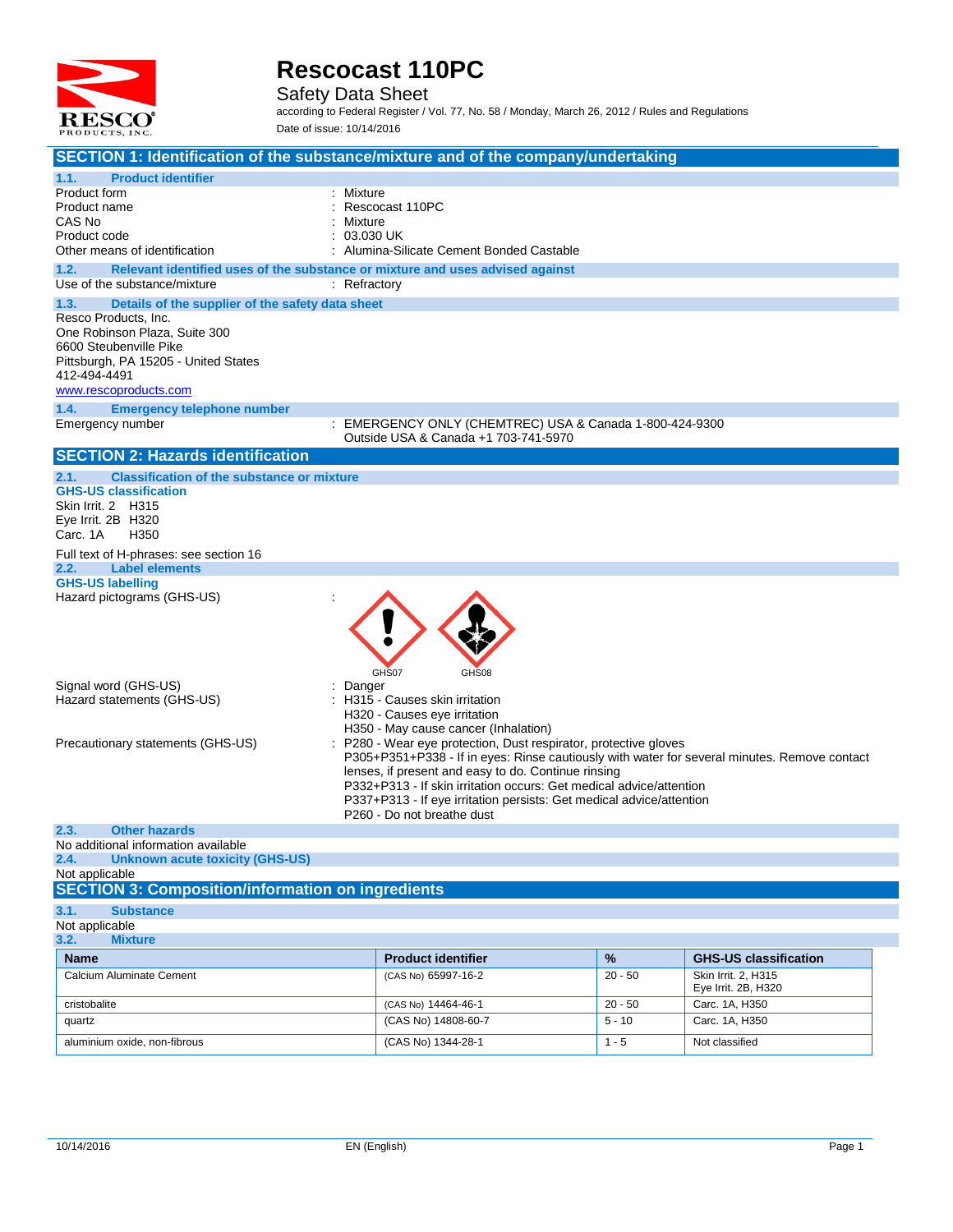#### Safety Data Sheet

| Full text of H-phrases: see section 16                                                                                                                             |                                                                                                                                                                                    |                                                                                                                                                                                                                                                                               |
|--------------------------------------------------------------------------------------------------------------------------------------------------------------------|------------------------------------------------------------------------------------------------------------------------------------------------------------------------------------|-------------------------------------------------------------------------------------------------------------------------------------------------------------------------------------------------------------------------------------------------------------------------------|
| <b>SECTION 4: First aid measures</b>                                                                                                                               |                                                                                                                                                                                    |                                                                                                                                                                                                                                                                               |
| 4.1.<br><b>Description of first aid measures</b>                                                                                                                   |                                                                                                                                                                                    |                                                                                                                                                                                                                                                                               |
| First-aid measures general<br>First-aid measures after inhalation<br>First-aid measures after skin contact<br>First-aid measures after eye contact                 | advice (show the label where possible).<br>Allow victim to breathe fresh air. Allow the victim to rest.<br>and easy to do. Continue rinsing.                                       | : Never give anything by mouth to an unconscious person. If you feel unwell, seek medical<br>Wash with plenty of soap and water. Wash contaminated clothing before reuse.<br>: IF IN EYES: Rinse cautiously with water for several minutes. Remove contact lenses, if present |
| First-aid measures after ingestion                                                                                                                                 | : Rinse mouth. Do NOT induce vomiting. Obtain emergency medical attention.                                                                                                         |                                                                                                                                                                                                                                                                               |
| Most important symptoms and effects, both acute and delayed<br>4.2.<br>Symptoms/injuries after inhalation                                                          | through inhalation.                                                                                                                                                                | : May cause cancer by inhalation. Danger of serious damage to health by prolonged exposure                                                                                                                                                                                    |
| Symptoms/injuries after skin contact<br>Symptoms/injuries after eye contact                                                                                        | Causes skin irritation.<br>Causes eye irritation.                                                                                                                                  |                                                                                                                                                                                                                                                                               |
| 4.3.<br>Indication of any immediate medical attention and special treatment needed<br>No additional information available                                          |                                                                                                                                                                                    |                                                                                                                                                                                                                                                                               |
| <b>SECTION 5: Firefighting measures</b>                                                                                                                            |                                                                                                                                                                                    |                                                                                                                                                                                                                                                                               |
| <b>Extinguishing media</b><br>5.1.<br>Suitable extinguishing media<br>Unsuitable extinguishing media                                                               | : Use extinguishing media appropriate for surrounding fire.<br>: No unsuitable extinguishing media known.                                                                          |                                                                                                                                                                                                                                                                               |
| 5.2.<br>Special hazards arising from the substance or mixture                                                                                                      |                                                                                                                                                                                    |                                                                                                                                                                                                                                                                               |
| Fire hazard<br>Reactivity                                                                                                                                          | : Not flammable.<br>: Hydraulic setting.                                                                                                                                           |                                                                                                                                                                                                                                                                               |
| 5.3.<br><b>Advice for firefighters</b><br>Firefighting instructions                                                                                                |                                                                                                                                                                                    | : Exercise caution when fighting any chemical fire. Prevent fire-fighting water from entering                                                                                                                                                                                 |
|                                                                                                                                                                    | environment.                                                                                                                                                                       |                                                                                                                                                                                                                                                                               |
| Protection during firefighting                                                                                                                                     |                                                                                                                                                                                    | : Do not enter fire area without proper protective equipment, including respiratory protection.                                                                                                                                                                               |
| <b>SECTION 6: Accidental release measures</b>                                                                                                                      |                                                                                                                                                                                    |                                                                                                                                                                                                                                                                               |
| 6.1.<br>Personal precautions, protective equipment and emergency procedures<br>6.1.1.<br>For non-emergency personnel<br>Emergency procedures                       | : Do not breathe dust.                                                                                                                                                             |                                                                                                                                                                                                                                                                               |
| 6.1.2.<br>For emergency responders<br>Protective equipment<br>Emergency procedures                                                                                 | Equip cleanup crew with proper protection.<br>: Ventilate area.                                                                                                                    |                                                                                                                                                                                                                                                                               |
| 6.2.<br><b>Environmental precautions</b><br>Prevent entry to sewers and public waters.                                                                             |                                                                                                                                                                                    |                                                                                                                                                                                                                                                                               |
| Methods and material for containment and cleaning up<br>6.3.<br>Methods for cleaning up                                                                            |                                                                                                                                                                                    | : On land, sweep or shovel into suitable containers. Minimize generation of dust.                                                                                                                                                                                             |
| <b>Reference to other sections</b><br>6.4.                                                                                                                         |                                                                                                                                                                                    |                                                                                                                                                                                                                                                                               |
| See Heading 8. Exposure controls and personal protection.                                                                                                          |                                                                                                                                                                                    |                                                                                                                                                                                                                                                                               |
| <b>SECTION 7: Handling and storage</b>                                                                                                                             |                                                                                                                                                                                    |                                                                                                                                                                                                                                                                               |
| <b>Precautions for safe handling</b><br>7.1.                                                                                                                       |                                                                                                                                                                                    |                                                                                                                                                                                                                                                                               |
| Precautions for safe handling                                                                                                                                      |                                                                                                                                                                                    | : Do not handle until all safety precautions have been read and understood. Avoid raising dust.                                                                                                                                                                               |
| Hygiene measures                                                                                                                                                   | Avoid contact with skin and eyes. Do not breathe dust.<br>Wash hands and other exposed areas with mild soap and water before eating, drinking or<br>smoking and when leaving work. |                                                                                                                                                                                                                                                                               |
| <b>Conditions for safe storage, including any incompatibilities</b><br>7.2.<br>: Store this product in a dry location where it can be protected from the elements. |                                                                                                                                                                                    |                                                                                                                                                                                                                                                                               |
| Storage conditions<br>Incompatible products                                                                                                                        | Strong bases. Strong acids.                                                                                                                                                        |                                                                                                                                                                                                                                                                               |
| 7.3.<br><b>Specific end use(s)</b><br>No additional information available                                                                                          |                                                                                                                                                                                    |                                                                                                                                                                                                                                                                               |
| <b>SECTION 8: Exposure controls/personal protection</b>                                                                                                            |                                                                                                                                                                                    |                                                                                                                                                                                                                                                                               |
| 8.1.<br><b>Control parameters</b>                                                                                                                                  |                                                                                                                                                                                    |                                                                                                                                                                                                                                                                               |
| <b>Rescocast 110PC (Mixture)</b>                                                                                                                                   |                                                                                                                                                                                    |                                                                                                                                                                                                                                                                               |
| <b>ACGIH</b><br>Not applicable                                                                                                                                     |                                                                                                                                                                                    |                                                                                                                                                                                                                                                                               |
| <b>OSHA</b><br>Not applicable                                                                                                                                      |                                                                                                                                                                                    |                                                                                                                                                                                                                                                                               |
| Calcium Aluminate Cement (65997-16-2)<br><b>ACGIH</b><br>Not applicable                                                                                            |                                                                                                                                                                                    |                                                                                                                                                                                                                                                                               |
| <b>OSHA</b><br>Not applicable                                                                                                                                      |                                                                                                                                                                                    |                                                                                                                                                                                                                                                                               |
| quartz (14808-60-7)                                                                                                                                                |                                                                                                                                                                                    |                                                                                                                                                                                                                                                                               |
| <b>ACGIH</b><br>ACGIH TWA (mg/m <sup>3</sup> )                                                                                                                     |                                                                                                                                                                                    | $0.025$ mg/m <sup>3</sup>                                                                                                                                                                                                                                                     |
| 10/14/2016                                                                                                                                                         | EN (English)                                                                                                                                                                       | 2/6                                                                                                                                                                                                                                                                           |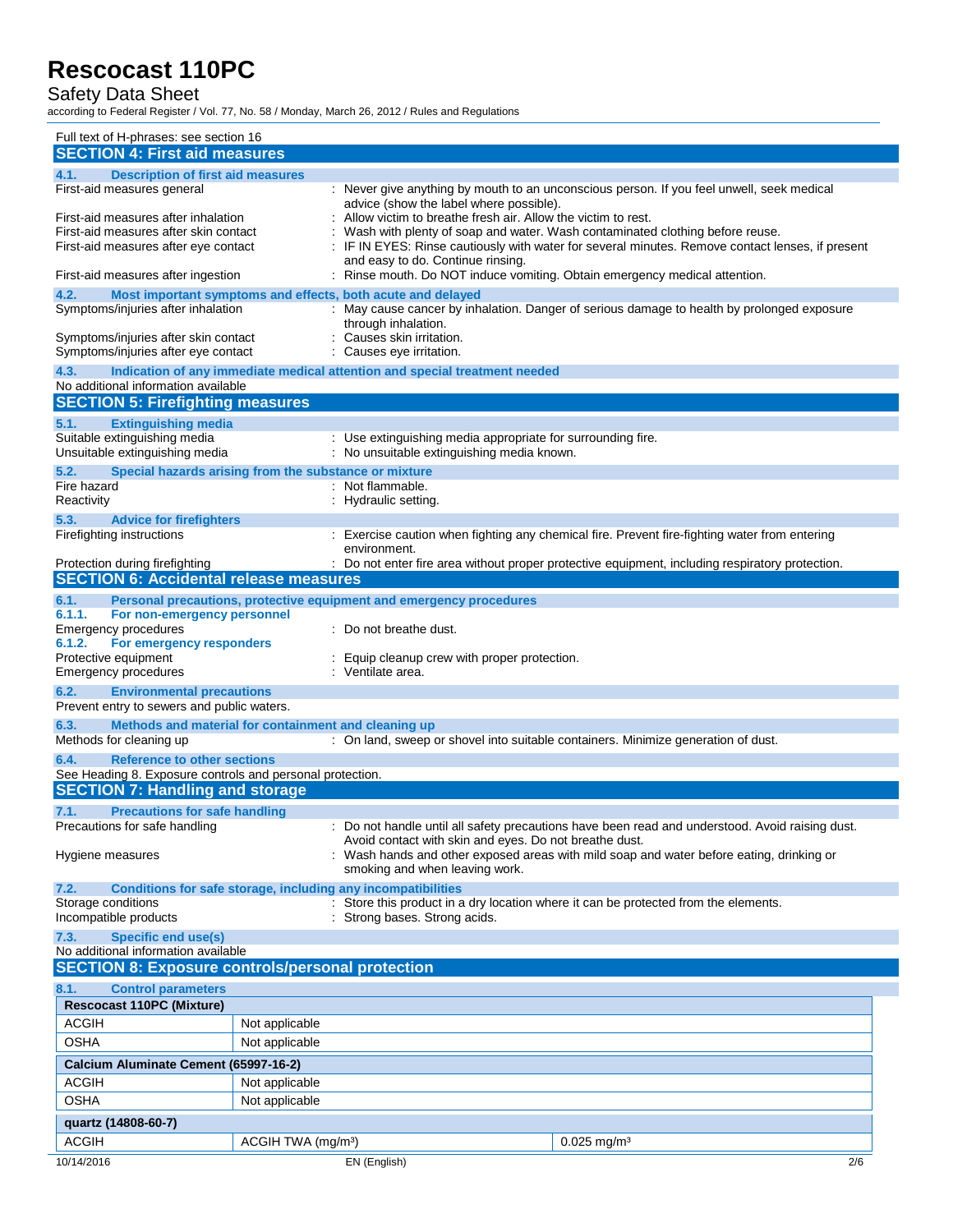#### Safety Data Sheet

| quartz (14808-60-7)                                                                       |                                                                           |                                         |
|-------------------------------------------------------------------------------------------|---------------------------------------------------------------------------|-----------------------------------------|
| <b>OSHA</b>                                                                               | OSHA PEL (TWA) (mg/m <sup>3</sup> )                                       | $0.1 \,\mathrm{mg/m^3}$                 |
| cristobalite (14464-46-1)                                                                 |                                                                           |                                         |
| <b>ACGIH</b>                                                                              | ACGIH TWA (mg/m <sup>3</sup> )                                            | 0.025 mg/m <sup>3</sup> respirable dust |
| <b>OSHA</b><br>OSHA PEL (TWA) (mg/m <sup>3</sup> )                                        |                                                                           | 0.05 mg/m <sup>3</sup> respirable dust  |
| aluminium oxide, non-fibrous (1344-28-1)                                                  |                                                                           |                                         |
| <b>ACGIH</b>                                                                              | ACGIH TWA (mg/m <sup>3</sup> )                                            | 1 mg/m <sup>3</sup>                     |
| <b>OSHA</b>                                                                               | Not applicable                                                            |                                         |
| <b>Exposure controls</b><br>8.2.                                                          |                                                                           |                                         |
| Personal protective equipment                                                             | : Avoid all unnecessary exposure.                                         |                                         |
| Hand protection                                                                           | Wear protective gloves.                                                   |                                         |
| Eye protection<br>Skin and body protection                                                | Chemical goggles or safety glasses.<br>Wear suitable protective clothing. |                                         |
| Respiratory protection                                                                    | Wear appropriate mask.                                                    |                                         |
| Other information                                                                         | : Do not eat, drink or smoke during use.                                  |                                         |
| <b>SECTION 9: Physical and chemical properties</b>                                        |                                                                           |                                         |
| 9.1.                                                                                      | Information on basic physical and chemical properties                     |                                         |
| Physical state                                                                            | : Solid                                                                   |                                         |
| Appearance<br>Colour                                                                      | : Granular mixture.<br>: Off-white                                        |                                         |
| Odour                                                                                     | : Earthy Odor                                                             |                                         |
| Odour threshold                                                                           | : No data available                                                       |                                         |
| рH                                                                                        | : No data available                                                       |                                         |
| Relative evaporation rate (butylacetate=1)                                                | : No data available                                                       |                                         |
| Relative evaporation rate (ether=1)                                                       | : No data available                                                       |                                         |
| Melting point                                                                             | : > 2000 °F                                                               |                                         |
| Freezing point                                                                            | : No data available                                                       |                                         |
| Boiling point                                                                             | No data available                                                         |                                         |
| Flash point                                                                               | No data available                                                         |                                         |
| Critical temperature                                                                      | No data available                                                         |                                         |
| Auto-ignition temperature                                                                 | No data available                                                         |                                         |
| Decomposition temperature                                                                 | No data available                                                         |                                         |
| Flammability (solid, gas)                                                                 | None                                                                      |                                         |
| Vapour pressure                                                                           | No data available                                                         |                                         |
| Vapour pressure at 50 °C<br>Critical pressure                                             | No data available<br>No data available                                    |                                         |
| Relative vapour density at 20 °C                                                          | No data available                                                         |                                         |
| Relative density                                                                          | : ≈ 1.8                                                                   |                                         |
| Solubility                                                                                | : Water: Slight<br>: No data available                                    |                                         |
| Log Pow                                                                                   | : No data available                                                       |                                         |
| Log Kow                                                                                   |                                                                           |                                         |
| Viscosity, kinematic                                                                      | : No data available                                                       |                                         |
| Viscosity, dynamic                                                                        | : No data available                                                       |                                         |
| <b>Explosive properties</b>                                                               | : No data available                                                       |                                         |
| Oxidising properties                                                                      | No data available                                                         |                                         |
| <b>Explosive limits</b>                                                                   | : No data available                                                       |                                         |
| <b>Other information</b><br>9.2.<br>No additional information available                   |                                                                           |                                         |
| <b>SECTION 10: Stability and reactivity</b>                                               |                                                                           |                                         |
| 10.1.<br><b>Reactivity</b>                                                                |                                                                           |                                         |
| Hydraulic setting.                                                                        |                                                                           |                                         |
| 10.2.<br><b>Chemical stability</b>                                                        |                                                                           |                                         |
| No additional information available<br><b>Possibility of hazardous reactions</b><br>10.3. |                                                                           |                                         |
| No additional information available                                                       |                                                                           |                                         |
| <b>Conditions to avoid</b><br>10.4.                                                       |                                                                           |                                         |
| Avoid dust formation.                                                                     |                                                                           |                                         |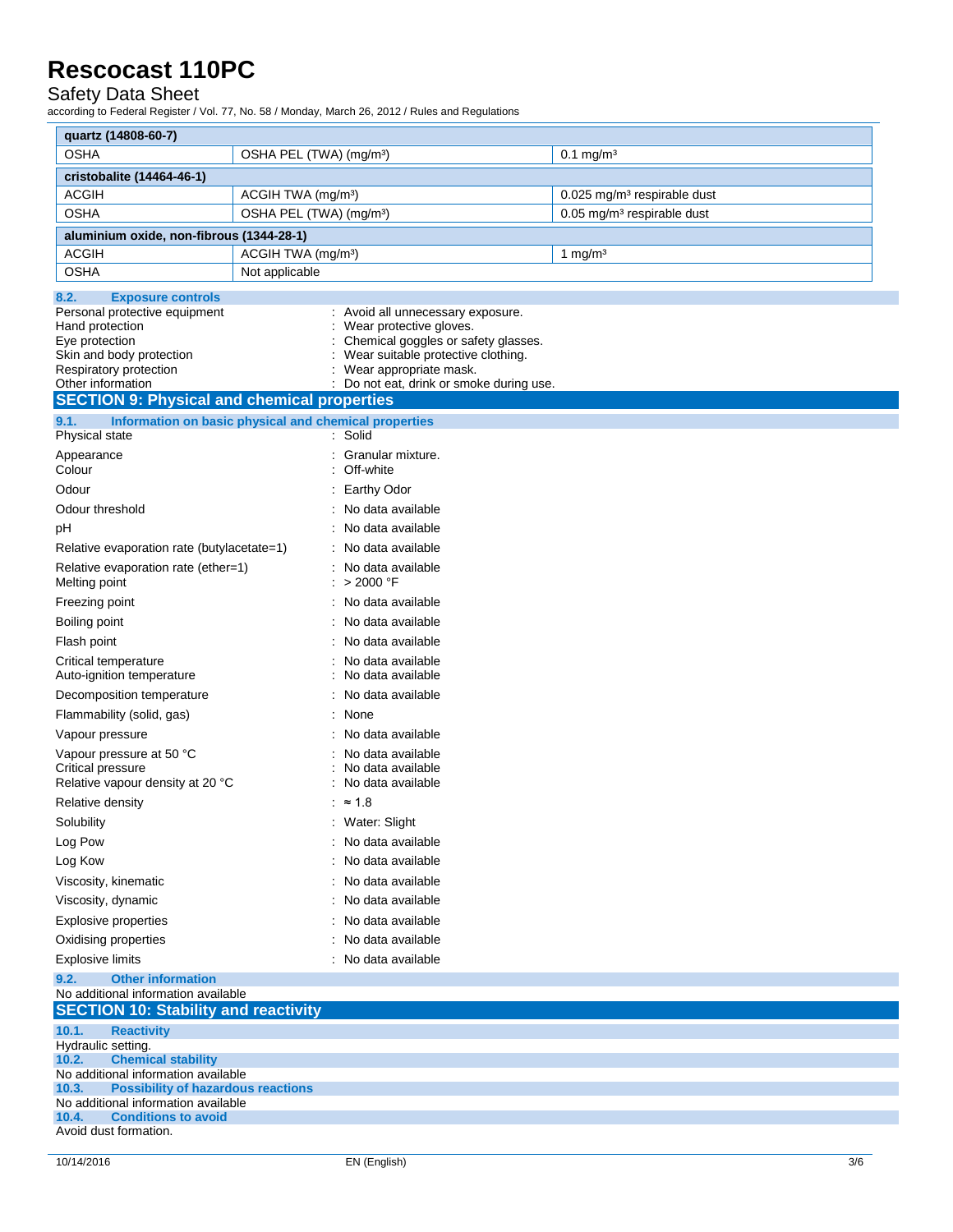#### Safety Data Sheet

| <b>Incompatible materials</b><br>10.5.                                                  |                                                                                            |
|-----------------------------------------------------------------------------------------|--------------------------------------------------------------------------------------------|
| Strong acids. Strong bases.                                                             |                                                                                            |
| <b>Hazardous decomposition products</b><br>10.6.<br>No additional information available |                                                                                            |
| <b>SECTION 11: Toxicological information</b>                                            |                                                                                            |
| 11.1.<br>Information on toxicological effects                                           |                                                                                            |
| Acute toxicity                                                                          | : Not classified                                                                           |
| aluminium oxide, non-fibrous (1344-28-1)                                                |                                                                                            |
| LD50 oral rat                                                                           | > 10000 mg/kg (Rat; Experimental value)                                                    |
| Skin corrosion/irritation                                                               | Causes skin irritation.                                                                    |
| Serious eye damage/irritation                                                           | Causes eye irritation.                                                                     |
| Respiratory or skin sensitisation<br>Germ cell mutagenicity                             | Not classified<br>Not classified                                                           |
| Carcinogenicity                                                                         | May cause cancer (Inhalation).                                                             |
|                                                                                         |                                                                                            |
| quartz (14808-60-7)                                                                     |                                                                                            |
| IARC group                                                                              | 1 - Carcinogenic to humans                                                                 |
| cristobalite (14464-46-1)                                                               |                                                                                            |
| IARC group                                                                              | 1 - Carcinogenic to humans                                                                 |
| Reproductive toxicity                                                                   | : Not classified                                                                           |
| Specific target organ toxicity (single exposure)                                        | Not classified                                                                             |
| Specific target organ toxicity (repeated<br>exposure)                                   | : Not classified                                                                           |
| Aspiration hazard                                                                       | : Not classified                                                                           |
| Potential adverse human health effects and                                              | : Based on available data, the classification criteria are not met.                        |
| symptoms<br>Symptoms/injuries after inhalation                                          | : May cause cancer by inhalation. Danger of serious damage to health by prolonged exposure |
|                                                                                         | through inhalation.                                                                        |
| Symptoms/injuries after skin contact                                                    | Causes skin irritation.                                                                    |
| Symptoms/injuries after eye contact                                                     | Causes eye irritation.                                                                     |
| <b>SECTION 12: Ecological information</b>                                               |                                                                                            |
| 12.1.<br><b>Toxicity</b>                                                                |                                                                                            |
|                                                                                         |                                                                                            |
| aluminium oxide, non-fibrous (1344-28-1)                                                |                                                                                            |
| Threshold limit algae 1                                                                 | > 100 mg/l (72 h; Selenastrum capricornutum; GLP)                                          |
| 12.2.<br><b>Persistence and degradability</b>                                           |                                                                                            |
| <b>Rescocast 110PC (Mixture)</b>                                                        |                                                                                            |
| Persistence and degradability                                                           | Not established                                                                            |

| Persistence and degradability            | Not established.                  |  |
|------------------------------------------|-----------------------------------|--|
| quartz (14808-60-7)                      |                                   |  |
| Persistence and degradability            | Biodegradability: not applicable. |  |
| Biochemical oxygen demand (BOD)          | Not applicable                    |  |
| Chemical oxygen demand (COD)             | Not applicable                    |  |
| ThOD                                     | Not applicable                    |  |
| BOD (% of ThOD)                          | Not applicable                    |  |
| cristobalite (14464-46-1)                |                                   |  |
| Persistence and degradability            | Biodegradability: not applicable. |  |
| Biochemical oxygen demand (BOD)          | Not applicable                    |  |
| Chemical oxygen demand (COD)             | Not applicable                    |  |
| ThOD                                     | Not applicable                    |  |
| BOD (% of ThOD)                          | Not applicable                    |  |
| aluminium oxide, non-fibrous (1344-28-1) |                                   |  |
| Persistence and degradability            | Biodegradability: not applicable. |  |
| Biochemical oxygen demand (BOD)          | Not applicable                    |  |
| Chemical oxygen demand (COD)             | Not applicable                    |  |
| ThOD                                     | Not applicable                    |  |
| BOD (% of ThOD)                          | Not applicable                    |  |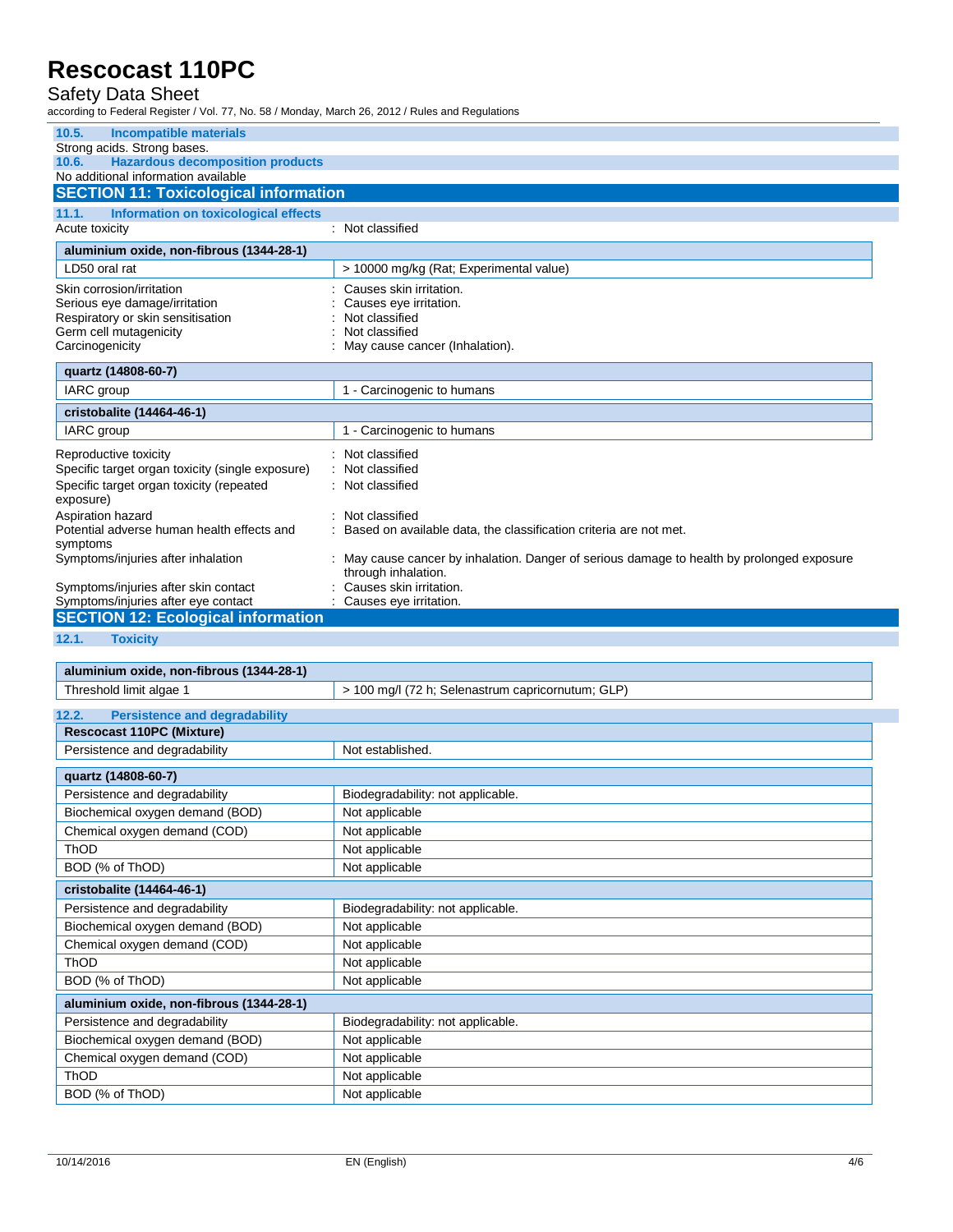### Safety Data Sheet

| 12.3.<br><b>Bioaccumulative potential</b>                                  |                                                                                                           |  |  |
|----------------------------------------------------------------------------|-----------------------------------------------------------------------------------------------------------|--|--|
| <b>Rescocast 110PC (Mixture)</b>                                           |                                                                                                           |  |  |
| Bioaccumulative potential                                                  | Not established.                                                                                          |  |  |
| quartz (14808-60-7)                                                        |                                                                                                           |  |  |
| Log Pow                                                                    | Not applicable                                                                                            |  |  |
| Bioaccumulative potential                                                  | No bioaccumulation data available.                                                                        |  |  |
| cristobalite (14464-46-1)                                                  |                                                                                                           |  |  |
| Log Pow                                                                    | Not applicable                                                                                            |  |  |
| Bioaccumulative potential                                                  | No bioaccumulation data available.                                                                        |  |  |
|                                                                            |                                                                                                           |  |  |
| aluminium oxide, non-fibrous (1344-28-1)<br>Bioaccumulative potential      | No bioaccumulation data available.                                                                        |  |  |
| 12.4.<br><b>Mobility in soil</b>                                           |                                                                                                           |  |  |
| No additional information available                                        |                                                                                                           |  |  |
| <b>Other adverse effects</b><br>12.5.<br>Effect on ozone layer             |                                                                                                           |  |  |
| Effect on the global warming                                               | No known ecological damage caused by this product.                                                        |  |  |
| Effect on the global warming                                               | None known                                                                                                |  |  |
| Other information                                                          | Avoid release to the environment.                                                                         |  |  |
| <b>SECTION 13: Disposal considerations</b>                                 |                                                                                                           |  |  |
| 13.1.<br><b>Waste treatment methods</b>                                    |                                                                                                           |  |  |
| Waste disposal recommendations                                             | : Dispose in a safe manner in accordance with local/national regulations.                                 |  |  |
| Ecology - waste materials                                                  | : Avoid release to the environment.                                                                       |  |  |
| <b>SECTION 14: Transport information</b>                                   |                                                                                                           |  |  |
| <b>Department of Transportation (DOT)</b><br>In accordance with DOT        |                                                                                                           |  |  |
| Not regulated                                                              |                                                                                                           |  |  |
| TDG                                                                        |                                                                                                           |  |  |
| Not regulated                                                              |                                                                                                           |  |  |
| <b>Transport by sea</b>                                                    |                                                                                                           |  |  |
|                                                                            |                                                                                                           |  |  |
| Not regulated                                                              |                                                                                                           |  |  |
| <b>Air transport</b><br>Not regulated                                      |                                                                                                           |  |  |
| <b>SECTION 15: Regulatory information</b>                                  |                                                                                                           |  |  |
| 15.1. US Federal regulations                                               |                                                                                                           |  |  |
| Calcium Aluminate Cement (65997-16-2)                                      |                                                                                                           |  |  |
| Listed on the United States TSCA (Toxic Substances Control Act) inventory  |                                                                                                           |  |  |
| quartz (14808-60-7)                                                        |                                                                                                           |  |  |
| Listed on the United States TSCA (Toxic Substances Control Act) inventory  |                                                                                                           |  |  |
| cristobalite (14464-46-1)                                                  |                                                                                                           |  |  |
| Listed on the United States TSCA (Toxic Substances Control Act) inventory  |                                                                                                           |  |  |
|                                                                            |                                                                                                           |  |  |
| <b>15.2. International regulations</b>                                     |                                                                                                           |  |  |
| <b>CANADA</b>                                                              |                                                                                                           |  |  |
| <b>Rescocast 110PC (Mixture)</b>                                           |                                                                                                           |  |  |
| <b>WHMIS Classification</b>                                                | D <sub>2</sub> A                                                                                          |  |  |
| <b>EU-Regulations</b><br>No additional information available               |                                                                                                           |  |  |
| Classification according to Regulation (EC) No. 1272/2008 [CLP]            |                                                                                                           |  |  |
| Classification according to Directive 67/548/EEC [DSD] or 1999/45/EC [DPD] |                                                                                                           |  |  |
| Not classified                                                             |                                                                                                           |  |  |
| 15.2.2.<br><b>National regulations</b>                                     |                                                                                                           |  |  |
| quartz (14808-60-7)                                                        |                                                                                                           |  |  |
| Listed on IARC (International Agency for Research on Cancer)               |                                                                                                           |  |  |
|                                                                            |                                                                                                           |  |  |
| 15.3. US State regulations                                                 |                                                                                                           |  |  |
| <b>Rescocast 110PC(Mixture)</b>                                            |                                                                                                           |  |  |
| U.S. - California - Proposition 65 - Other information                     | This product contains crystalline silica, a chemical known to the state of California to cause<br>cancer. |  |  |